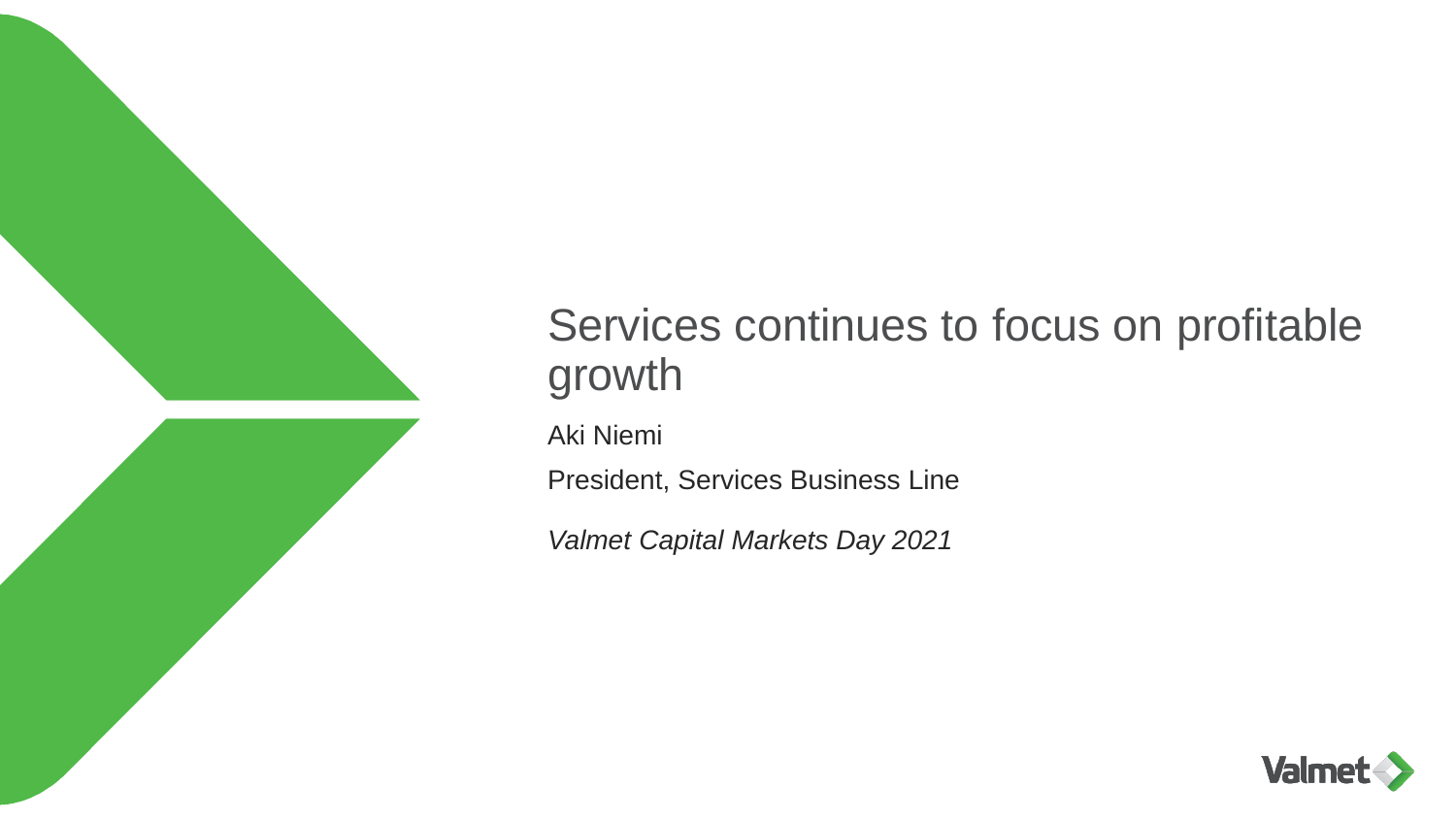Our way to serve - Right combination of services for every stage in the lifecycle



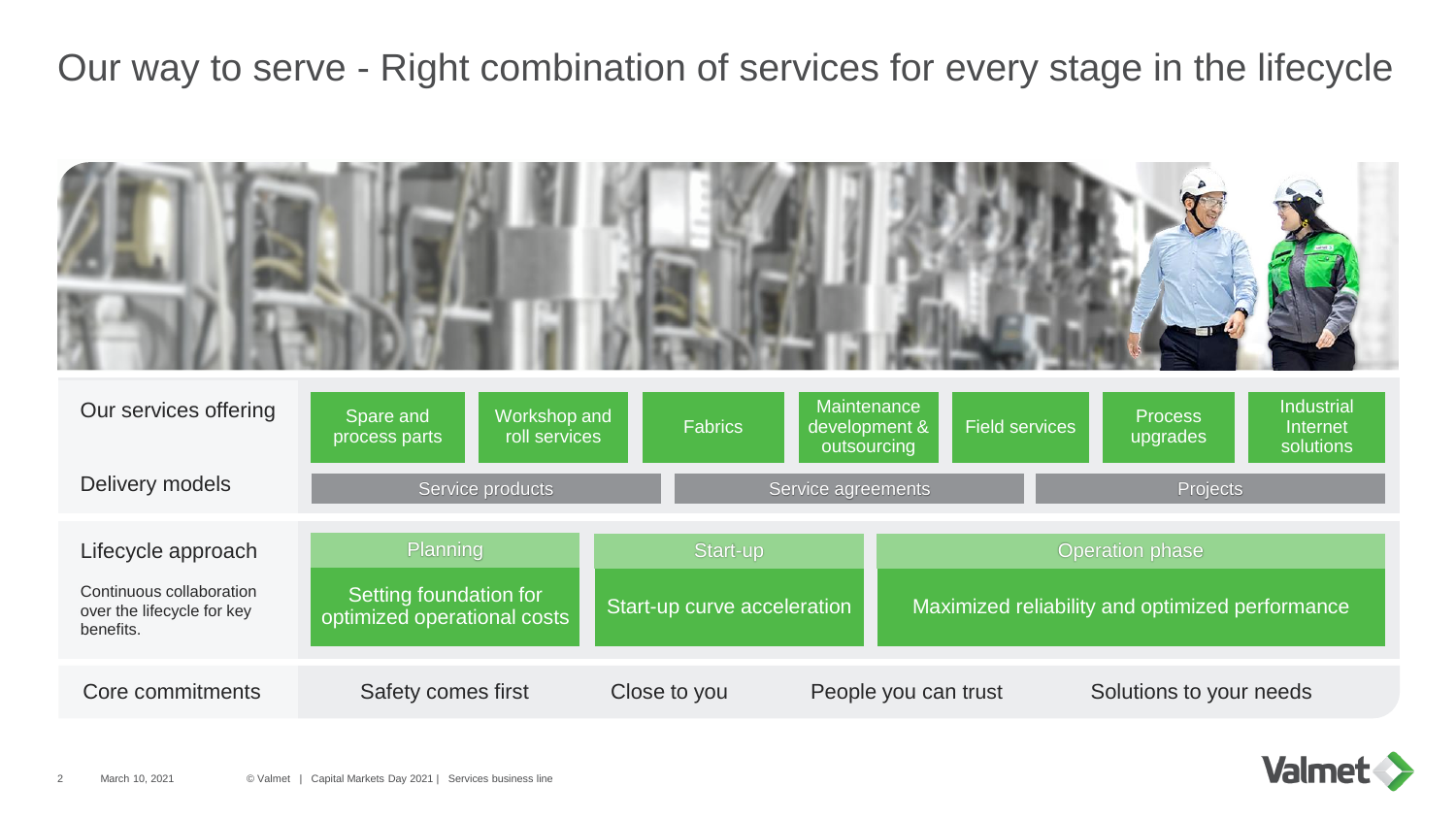## Services business units



Spare parts and consumables



**Performance Parts Rolls and Workshop <b>Fabrics Board, Paper and Performance Parts Rolls Rolls Rolls Example 2 Example 2 Performance Parts Rolls Rolls Example 2 Example 2 Example 2 Example 2 C** 

Rolls, roll covers and maintenance, workshop services



Paper machine clothing and filter fabrics



**Tissue Solutions**

Improvement Projects, Field Services, Life Cycle Agreements, **Outsourcing** 



**Pulp and Energy Solutions**

Improvement Projects, Field Services, Life Cycle Agreements, Outsourcing

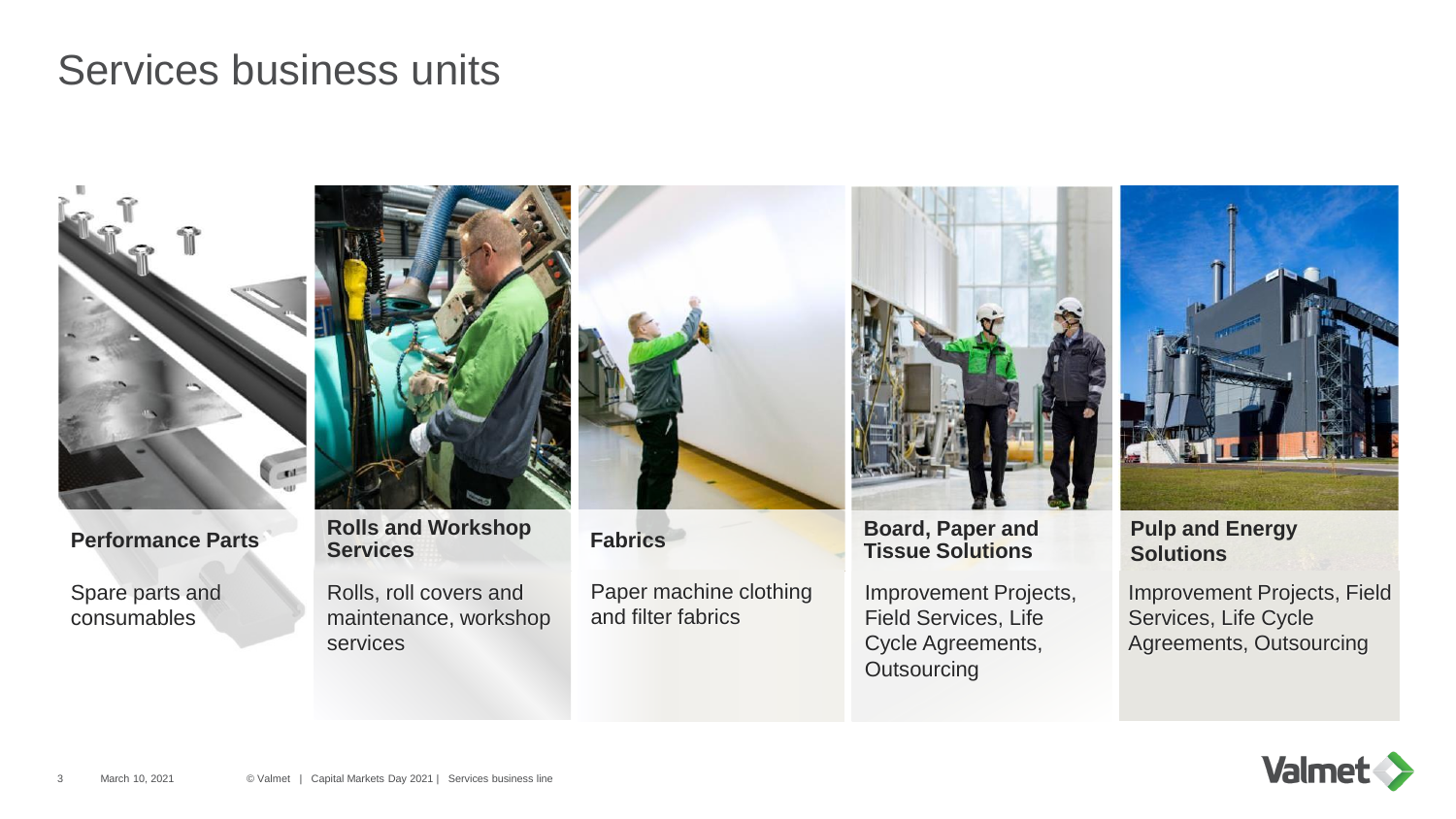## **Services** Key figures at a glance



**Net Sales**

(EUR million)





\*Estimated services market size once the market recovers from the temporary negative impact of COVID-19 on customer operations and services demand

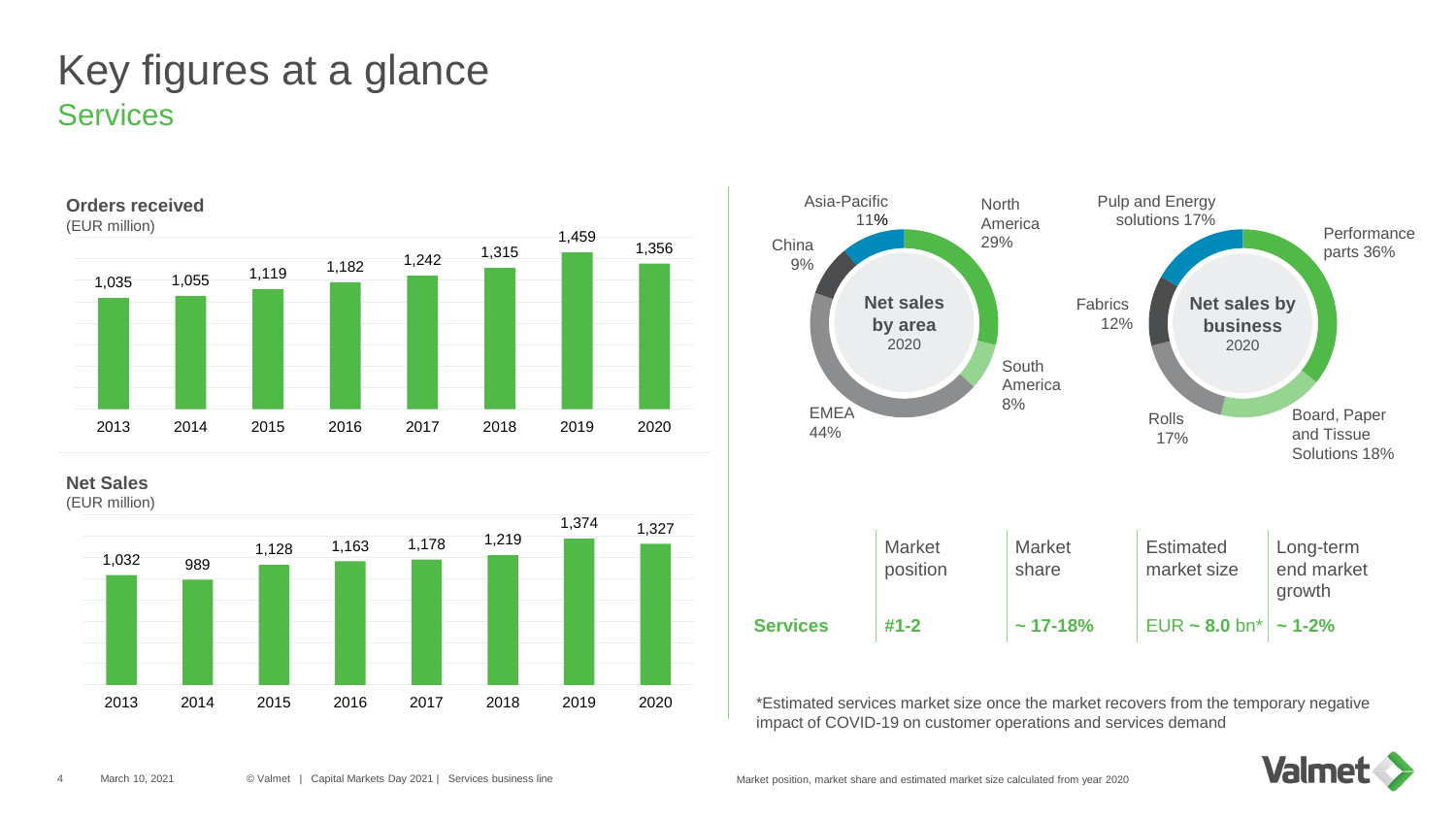## **Services** Market drivers



Increasing pulp, tissue, board and energy production



Customer demand for resource efficiency, productivity, end-product quality, Industrial Internet services and reduced environmental impact



Customer focus on core, decreasing own resources and increased demand for expert services and outsourcing of non-core operations



Size and gradual aging of installed base, capacity increases in China, South America and Asia-Pacific



Closures and conversions of non-competitive production lines

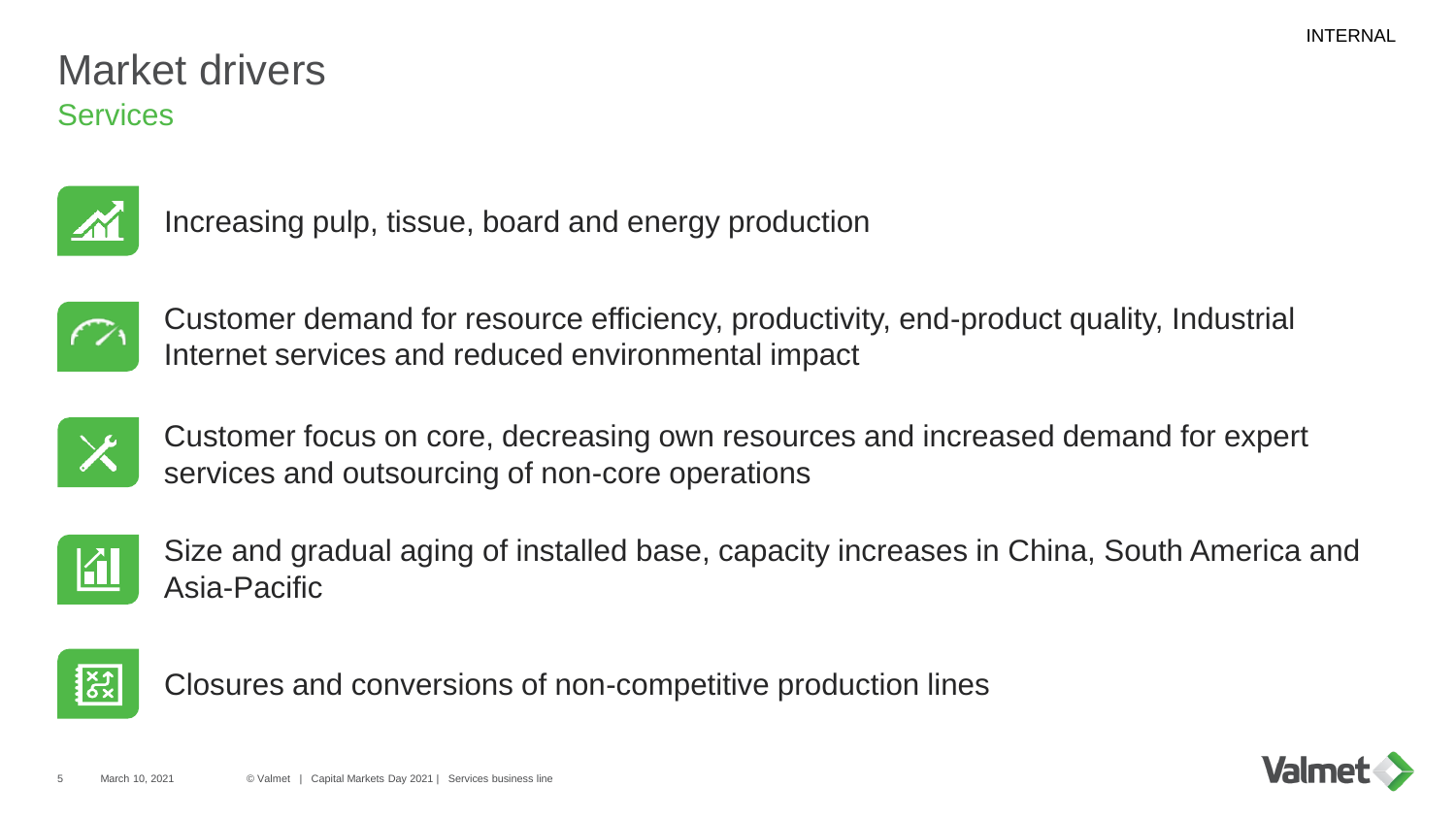## **Services Outlook**

- Underlying demand drivers support Services growth and profitability improvement
- COVID-19 induced economic slowdown and restrictions had a negative impact on pulp and paper production and service demand in 2020
	- Graphic papers declined sharply with no recovery expected to previous levels of production
	- Board declined, but outlook is positive driven by eCommerce, home delivery and replacing plastics
	- Tissue continued to grow with positive outlook driven by increased hygiene standards

#### Global pulp and paper production in 2019 (Mt) and growth (%)



Source: Valmet estimates

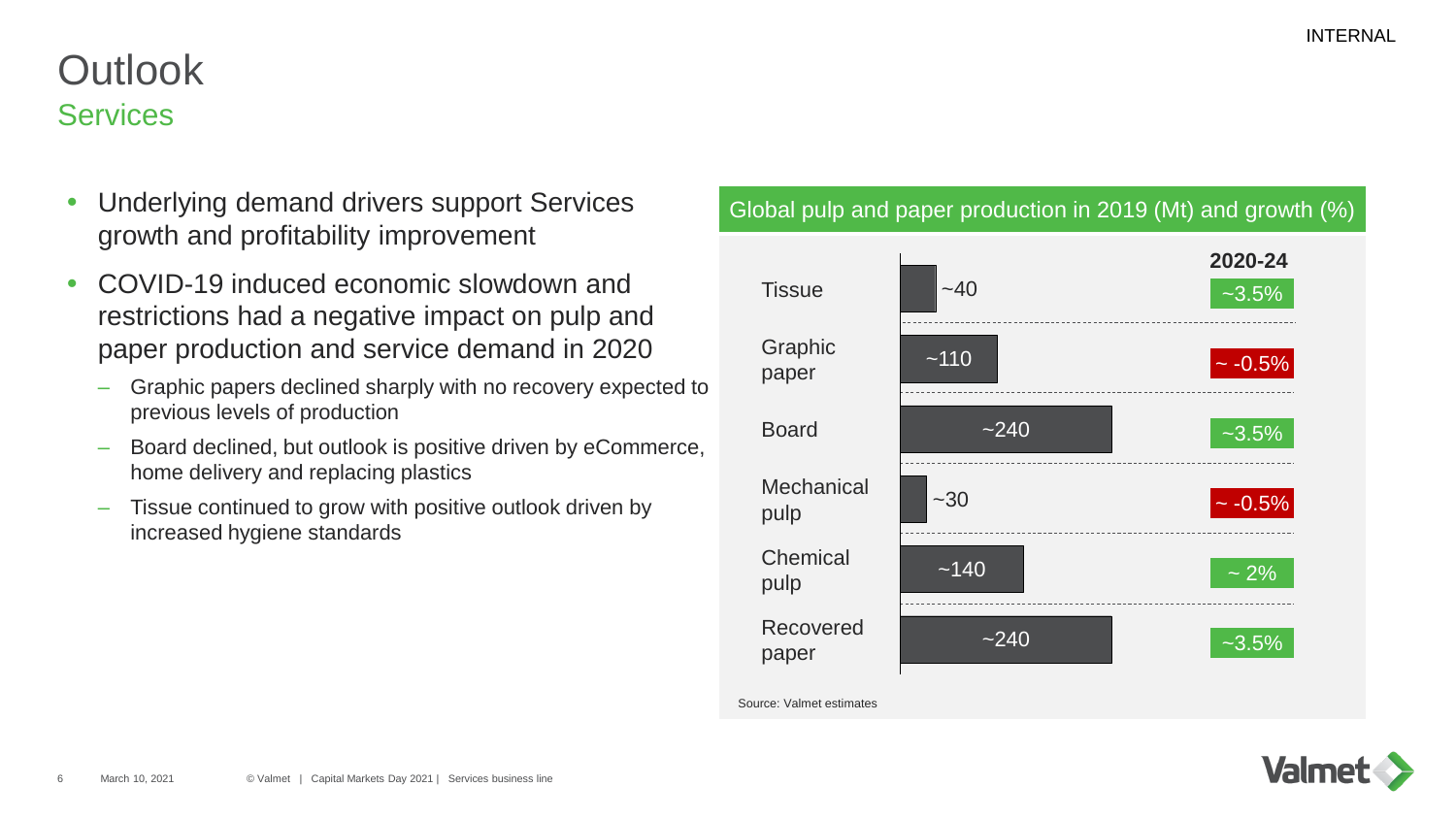# Must-win #1 – Customer

# Excellent customer experience through Valmet's way to serve

## Recent development

- Valmet's way to serve concept launched for globally-unified services approach
- Developing agreement-based business model
- Improving customer satisfaction and quality
- Increasing offering with acquisitions of GLV, J&L and PMPoland

## Next steps and development actions

- Market share growth in board, tissue, pulp and energy
- Growing service sales and agreements with project sales
- Services on-site & remotely through field services, Industrial Internet and customer portal.

### **Collaboration over the lifecycle brings tangible results: Valmet and Opal, Botany Mill, Australia**

**Customer** Technology Process People



Valmet and Opal have worked collaboratively since the delivery and start-up of B9 in 2012 including also automation and services. Mill Maintenance Outsourcing, Performance Agreements and Industrial Internet are part of the service agreement.

- Significant savings in costs (maintenance, water consumption and energy use)
- Increased efficiency and productivity

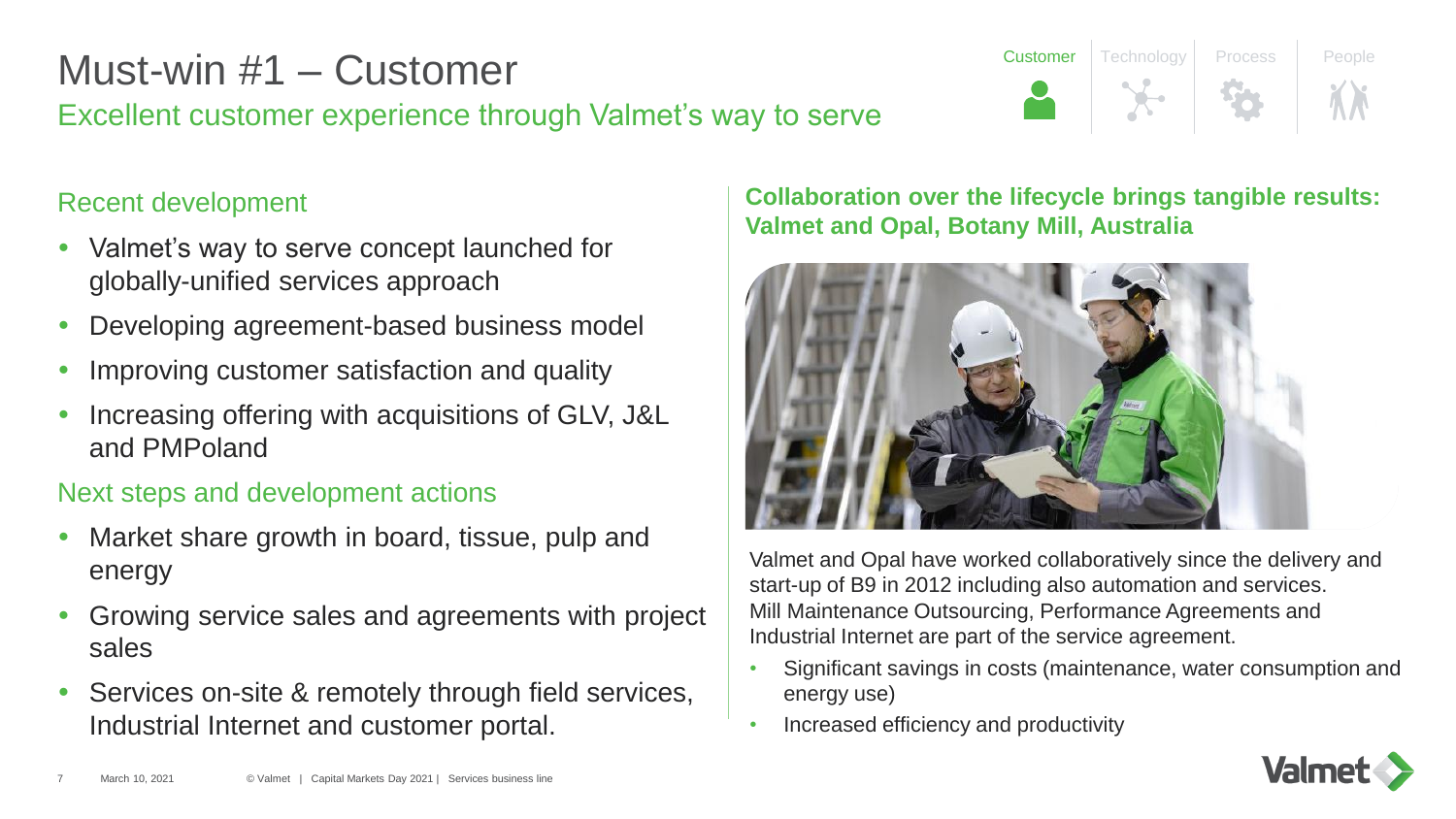## Continuous offering renewal to match customer need Must-win #2 – Technology

## Recent development

- New product launches
- Development of remote services and Industrial Internet
- Improved cost competitiveness with investments, product development and productivity improvements

## Next steps and development actions

- Developing new offering for growing tissue, board and pulp customer segments
- R&D focus on offering renewal and cost competitiveness, digitalization and sustainability
- Continue investments and development for productivity and cost competitiveness

#### **Efficient remote support in pulp mill shutdown at CMPC Guaíba, Brazil**



Customer | Technology | Process | People

Valmet provided remote services utilizing augmented reality in supporting CMPC's annual shutdown during the pandemic. Utilized solution resulted in successful and safe shutdown operations. Right after the end of the shutdown, the mill reached its historic record for pulp production.

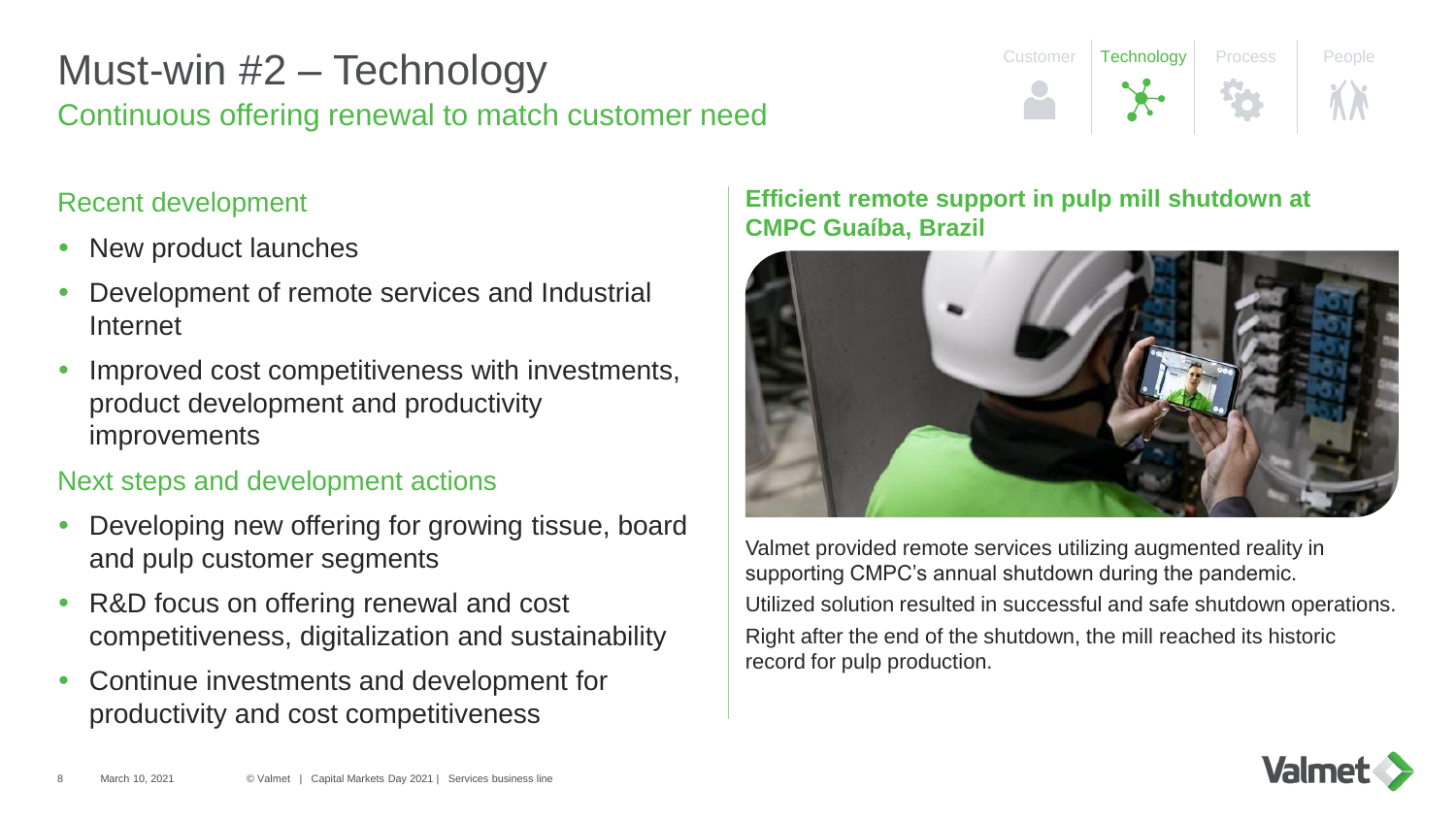## Continuous improvement in cost competitiveness Must-win #3 – Process

### Recent development

- Footprint development for improved cost competitiveness
- Capacity cost reductions
- Increased savings in procurement
- Improved levels in safety and quality

Next steps and development actions

- Further develop project operations
- Continue ERP rollouts and internal digitalization projects
- Continuous improvement for profitability, safety and quality

#### **Valmet relocates dryer fabric and wide filter fabric manufacturing from Finland to Portugal**



Customer Technology Process People

Valmet relocates dryer fabric and wide filter fabric production from Tampere, Finland to Ovar in Portugal in 2021. The target is to ensure the Fabrics business unit's profitability and future competitiveness.

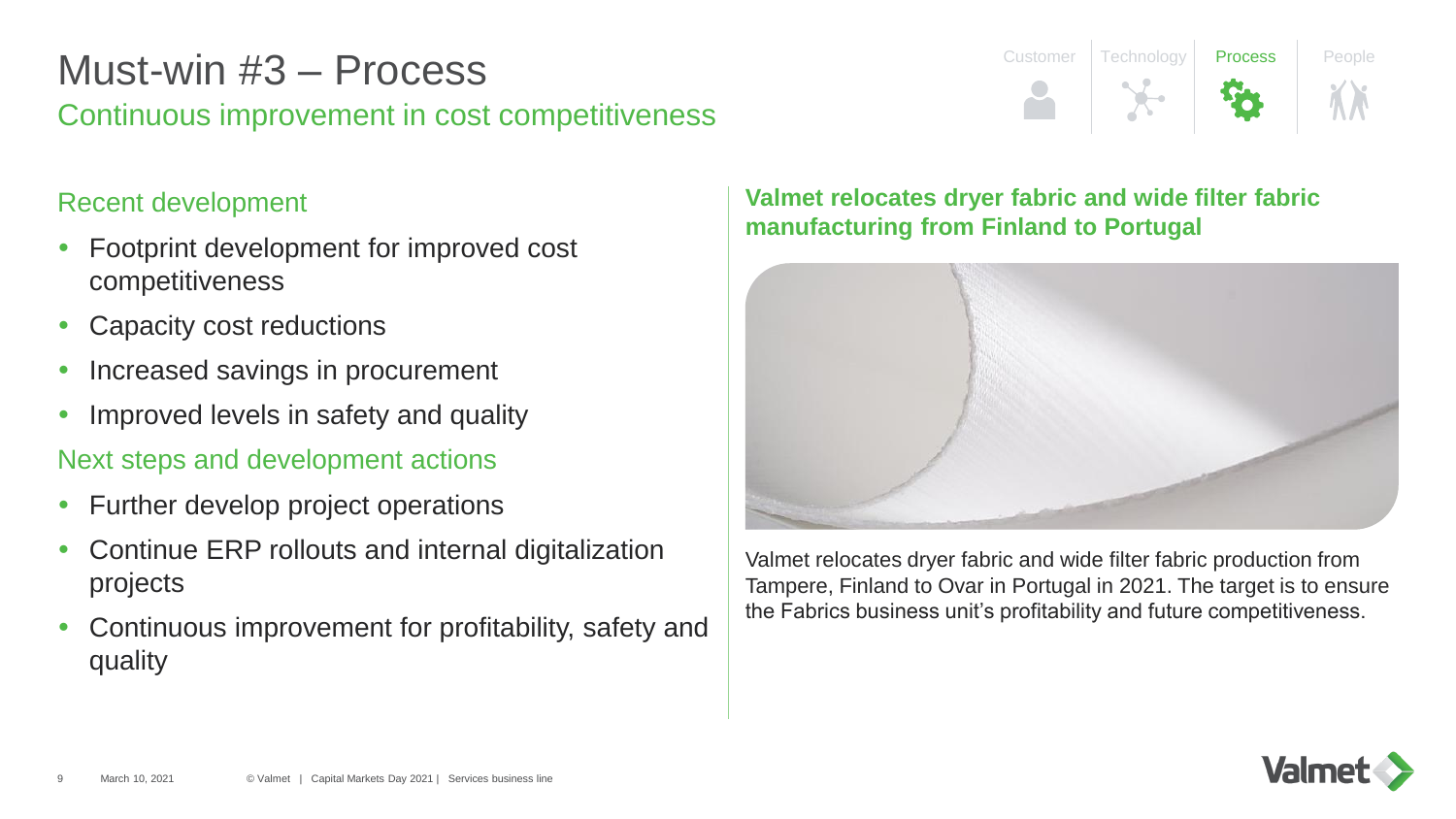# Must-win #4 – People

## Developing services expertise to deliver the best customer value

# Customer Technology Process **People**

## Recent development

- Management talent development programs
- Global Field Service certificate program
- Program for 'excellence in project management' in stable business

## Next steps and development actions

- Attract, develop and retain talent
- Develop identified Services strategic competencies
- Develop leadership and management capabilities

#### **Strengthening the project execution capabilities through 'Excellence in project management' training program**



In order to successfully execute projects in stable business, we have started a project management training program.

The target is to improve predictability, transparency and efficiency in delivery projects, resulting in improved profitability.

Having a unified Valmet approach in delivery projects also enhances customer satisfaction.